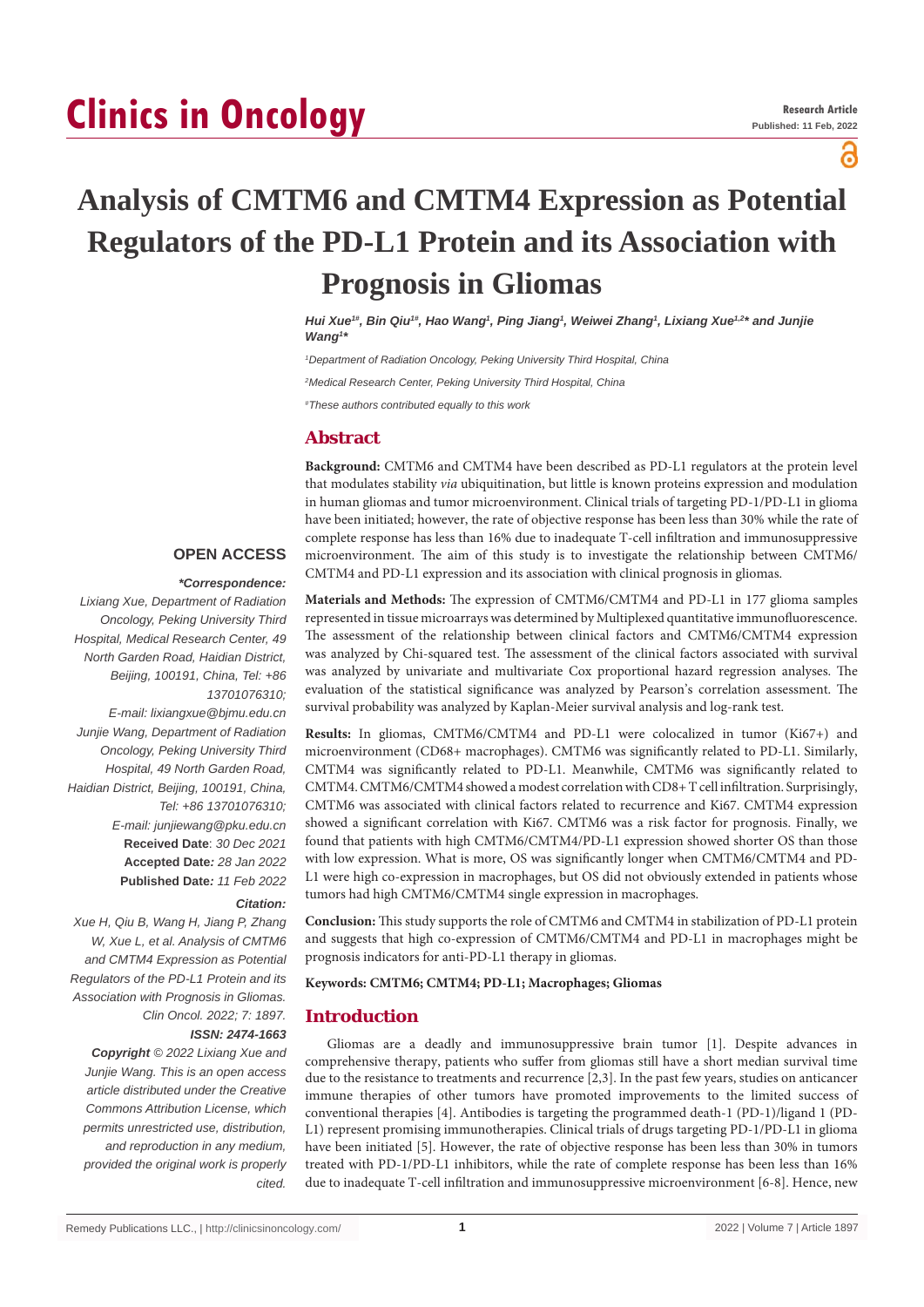immune-related therapeutic targets have to be further identified, and the more precise target patients regarding the anti-PD-L1 therapy have to be further exploited.

CMTM (CKLF-like MARVEL Transmembrane Domaincontaining family), Chemokine-Like Factor Super Family (CKLFSF) is a gene family first reported in 2003. In humans, the family composed of nine members, namely: CKLF (Chemokine-like factor) and CMTM1- 8 (CKLF-like MARVEL Transmembrane domain-containing member 1-8) (original named ckLFSF1-8). Genes in the CMTM family have different spliceosomes; at least one of the spliceosomes codes for MAL related proteins for vesicle trafficking and membrane link domain (MARVEL). Molecules containing this domain play an important physiological and pathological role in protein transport [9]. A series of studies have shown that CMTM family plays an important role in the immune system and tumorigenesis [10]. Recent reports have shown that CMTM6 and CMTM4 are new molecules that can be used to enhance the therapeutic benefits of immune checkpoint inhibitors [11-13]. CMTM6 and CMTM4 colocalize with PD-L1 at the plasma membrane and in recycling endosome, where they prevent PD-L1 from being targeted for lysosome-mediated degradation [13]. CMTM6 was identified as a major regulator of PD-L1, a key immunological checkpoint, and a potential target for immunotherapy. CMTM4, another CMTM family member that is closely related to CMTM6, was also identified as a positive regulator of PD-L1 in the absence of CMTM6.

CMTM6 and CMTM4 are prognostic biomarkers in several kinds of tumors, have attracted increasing attention from oncologists [14- 21]. However, the potential role of CMTM6 and CMTM4 expression in samples of cancer patients in gliomas has not yet to be clarified. In this study, we evaluated the expression of CMTM6, CMTM4, and PD-L1 in 177 glioma samples to assess its association with prognosis in glioma patients.

## **Materials and Methods**

## **Tissue Microarray (TMA) construction**

TMAs were obtained from Shanghai Outdo Biotech Co., Ltd. (Shanghai, China). All tissue samples were approved from the human investigation committee protocol YB M-05-02. HBraG177Su01 contained 177 tumors resected from 162 patients between 2008 and 2011.

The clinical characteristics of the patients are also extracted from the database of Shanghai Outdo Biotech Co., Ltd. (Shanghai, China) and summarized in Table 1. A total of 134 (82.7%) patients were diagnosed at less than 60 years of age; 101 (62.3%) patients were male. 28 patients (14.2%) had tumors of pathological grade I; 30 patients (18.5%) had tumors of pathological grade I-II; 44 patients (27.2%) had tumors of pathological grade II; 28 patients (17.3%) had grade II-III, and 20 patients (12.3%) had tumors of pathological grade III, and 17 patients (10.5%) had tumors of pathological grade VI tumors according to the AJCC staging system.

## **Bioinformatics**

The mRNA expression profile of CMTM6/CMTM4 in gliomas and normal or tissues was assessed *via* the UALCAN database (http:// ualcan.path.uab.edu/), which is based on TCGA data.

## **Multiplexed immunofluorescence staining protocol**

Multiplexed immunofluorescence staining was performed as previously described, with some modifications [14,15]. Briefly, **Table 1:** The clinical characteristics of 177 gliomas cancer patients.

| <b>Variables</b> | <b>Number</b> | $\%$   |  |  |  |  |  |
|------------------|---------------|--------|--|--|--|--|--|
| Age (year)       |               |        |  |  |  |  |  |
| <60              | 26            | 14.70% |  |  |  |  |  |
| $\geq 60$        | 151           | 85.30% |  |  |  |  |  |
| Sex              |               |        |  |  |  |  |  |
| Male             | 65            | 36.80% |  |  |  |  |  |
| Female           | 112           | 63.20% |  |  |  |  |  |
| Grade (AJCC)     |               |        |  |  |  |  |  |
| L                | 23            | 13%    |  |  |  |  |  |
| H                | 32            | 18%    |  |  |  |  |  |
| Ш                | 48            | 27%    |  |  |  |  |  |
| $  -   $         | 31            | 17.50% |  |  |  |  |  |
| $\mathbf{III}$   | 20            | 11.30% |  |  |  |  |  |
| VI               | 23            | 13%    |  |  |  |  |  |
| CMTM6            |               |        |  |  |  |  |  |
| Low              | 81            | 50%    |  |  |  |  |  |
| High             | 81            | 50%    |  |  |  |  |  |
| CMTM4            |               |        |  |  |  |  |  |
| Low              | 81            | 50%    |  |  |  |  |  |
| High             | 81            | 50%    |  |  |  |  |  |
| PD-L1            |               |        |  |  |  |  |  |
| Low              | 81            | 50%    |  |  |  |  |  |
| High             | 81            | 50%    |  |  |  |  |  |

TMA were deparaffinized, and then we subjected TMA to antigen retrieval with EDTA pH 9.0 buffers at 100°C for 25 min. Next, we stained the same tissue with primary antibodies to detect tumor cells, macrophages, and CD8+ T cells, CMTM6, CMTM4, PD-L1 and Ki67. At last, we used secondary antibodies and amplification systems for signal detection. DAPI was used to highlight all nuclei.

## **Fluorescence signal quantification and cut-point selection**

We used the inform to quantify the fluorescence signal. A representative image generated with the Inform software can be found in Figure 1. QIF scores were calculated by dividing the target pixel intensity by the area of the compartment of interest and then normalized to the exposure time and bit depth at which the images were captured. Patients with staining artifacts or the presence of less than 1% compartment area were systematically excluded after visual inspection. The median was used as the cut-off point to divide tumors into high and low expression groups.

## **Statistical analysis**

The relationship between clinical factors and CMTM6/CMTM4 expression was analyzed by Chi-squared test. The clinical factors associated with survival were analyzed by univariate and multivariate Cox proportional hazard regression analyses. The linear correlation of two continuous variables was analyzed by Pearson's correlation assessment. The survival probability was analyzed by Kaplan-Meier survival analysis and log-rank test. To ensure the expression of CMTM6/CMTM4 and PD-L1 was truly colocalized in tumors and tumor microenvironment, we created a formula (satisfied cells of per sample  $% =$  one sum of all the cells that satisfy the condition in one sample/total cells in all samples) for inform analysis.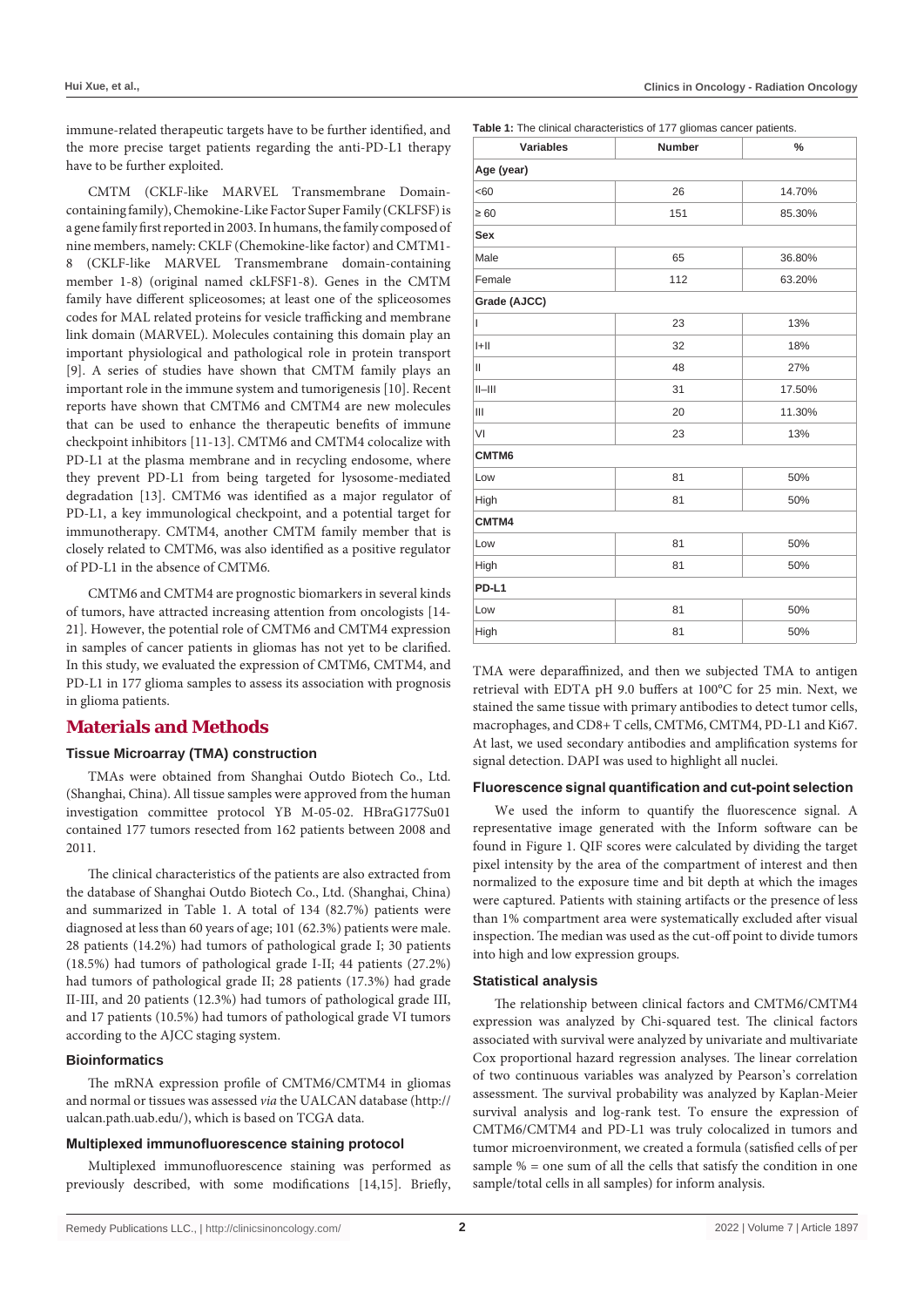

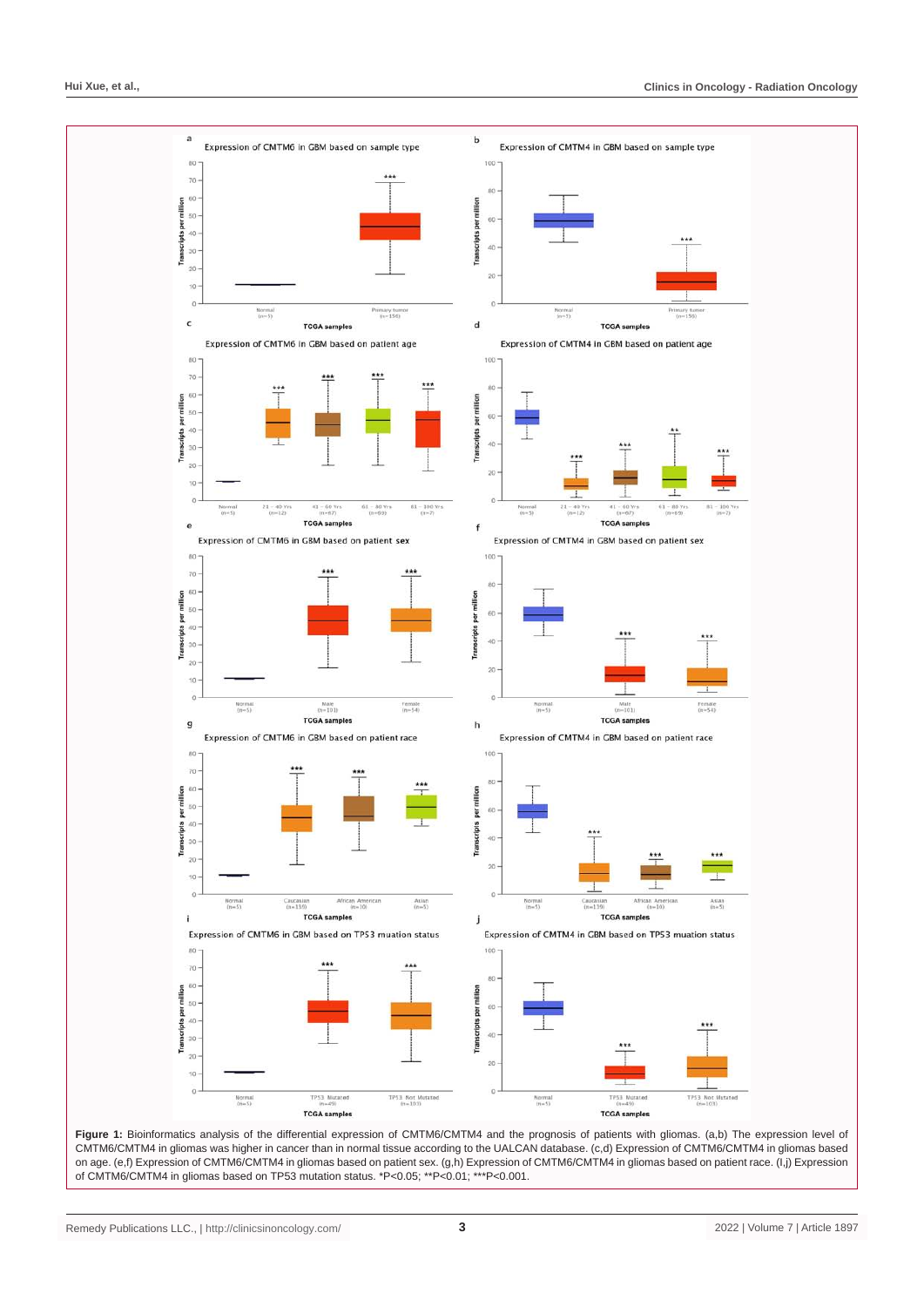## **Results**

## **The expression of CMTM6/CMTM4 in mRNA level in glioma patients**

The upregulation/down regulation of CMTM6/CMTM4 in gliomas was supported by the UALCAN database (http://ualcan.path. uab.edu/; Figure 1a, 1b). As shown in Figure 1a, 1b, the expression level of CMTM6/CMTM4 in gliomas was higher in cancer than in normal tissue. As shown in Figure 1c, 1d, the CMTM6 expression on mRNA level increased in gliomas as the age increased while the CMTM4 expression on mRNA level decreased in gliomas as the age increased. Expression of CMTM6 on mRNA level in gliomas was higher in cancer than in normal tissue while expression of CMTM4 on mRNA level in gliomas was sharply lower in cancer than in normal tissue, but no significant statistical difference based on patient sex (Figure 1e, 1f) patient race. Figure 1g, 1h) and on TP53 mutation status (Figure 1i, 1j). Significant statistical difference of CMTM6/ CMTM4 expression on mRNA level between cancer and normal tissue suggested that CMTM6 and CMTM4 likely play an important role in gliomas.

## **Expression of CMTM6/CMTM4 and PD-L1 in glioma tissues**

To further explore, we detected the expression of CMTM6/ CMTM4 and PD-L1 in 177 glioma cancer tissue samples using multiplexed immunofluorescence staining assay. As shown in Figure 2, CMTM6 and PD-L1 were located mainly in the cell membrane and cytoplasm, while CMTM4 was observed in the cell membrane, cytoplasm and nucleus. CD68 was located mainly in the cell membrane and cytoplasm of macrophages and CD8 was located mainly in the cell membrane and cytoplasm of T cells, while Ki67 was observed mainly in the cell nucleus of tumor cells. CMTM6 expression and CMTM4 expression were detected in approximately 88% and 89.5% of gliomas, respectively. CMTM6 and PD-L1 were located mainly in the cell membrane and cytoplasm, while CMTM4 was observed in the cell membrane, cytoplasm, and nucleus (Figure 2). PD-L1 expression was detected in approximately 76.5% of samples and was found in CMTM6/CMTM4-expressing samples. We showed that macrophages were major cell expressing CMTM6/CMTM4 and PD-L1, and the percentage of CD68/CMTM6 and CD68/CMTM4 double-positive cells in the tumor microenvironment was about 85.8% and 92.6% (Figure 5).

## **Relationship between CMTM6/CMTM4 and PD-L1 in gliomas**

Patients with high PD-L1 expression had a significantly shorter

**Table 2:** CMTM6/CMTM4 expression and clinicopathological characteristics in

| Characteristic | CMTM6          |      |         | CMTM4 |      |         |
|----------------|----------------|------|---------|-------|------|---------|
|                | Low            | High | P Value | Low   | High | P value |
| Gender         |                |      |         |       |      |         |
| Male           | 57             | 44   | 0.0513  | 52    | 49   | 0.7459  |
| Female         | 24             | 37   |         | 29    | 32   |         |
| Age            |                |      |         |       |      |         |
| <60            | 72             | 62   | 0.0601  | 70    | 64   | 0.2988  |
| $\geq 60$      | 9              | 18   |         | 11    | 16   |         |
| Histology      |                |      |         |       |      |         |
| L              | 12             | 11   | 0.3293  | 14    | 9    | 0.0819  |
| $\ $           | 15             | 15   |         | 10    | 20   |         |
| Ш              | 25             | 19   |         | 27    | 17   |         |
| $  -   $       | 15             | 13   |         | 14    | 14   |         |
| III            | 10             | 10   |         | 11    | 9    |         |
| IV             | $\overline{4}$ | 13   |         | 5     | 12   |         |
| Relapse        |                |      |         |       |      |         |
| Yes            | 35             | 49   | 0.0406  | 39    | 45   | 0.4318  |
| <b>No</b>      | 46             | 32   |         | 42    | 36   |         |
| <b>Ki-67</b>   |                |      |         |       |      |         |
| High           | 30             | 51   | 0.0016  | 25    | 25   | 0.9999  |
| Low            | 51             | 30   |         | 56    | 56   |         |

OS than those with low PD-L1 expression (Figure 4c, p<0.0001). CMTM6 and CMTM4 expression was significantly related to PD-L1 positivity in glioma cancer tissues (Figure 3b, 3c; R=0.342, p=0.028 for CMTM6 and PD-L1; R=0.803, P<0.0001 for CMTM4 and PD-L1). Age, sex, TNM stage, grade, and CMTM6/CMTM4/PD-L1 expression were subjected into the univariate and multivariate logistic regression analyses. The results showed that CMTM6 expression was a risk factor for recurrence and Ki67 expression. CMTM4 expression was not significantly different between patients with other clinically related factors (Table 2). Visually, CMTM6/CMTM4 and PD-L1 were colocalized in tumors and macrophages. Surprisingly, colocalization was significantly higher in macrophages than in tumors (Figure 5). Combining all tumors together (n=177), results were statistically significant (p<0.0001) but modest correlation between CMTM6 and PD-L1 levels (R=0.342).

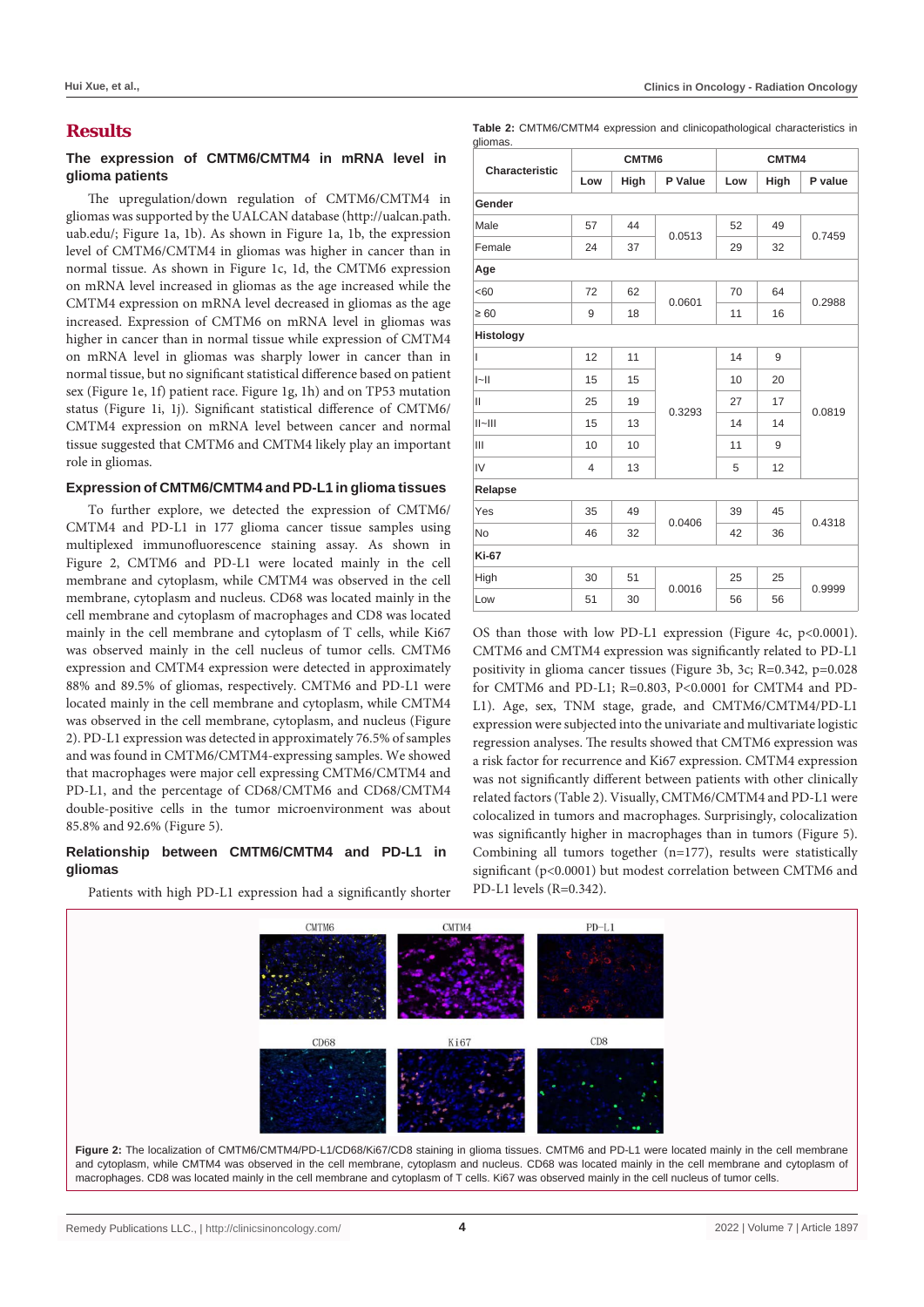

## **Relationship between CMTM6/CMTM4 expression and CD8+ T cells, CD68+ macrophages and Ki67 in gliomas**

Consistent with its role in PD-L1 protein regulation, CMTM6/ CMTM4 enhances the ability of PD-L1-expressing tumor cells to inhibit T cells. There was a weak correlation between CMTM6/ CMTM4 expression and CD8+ T cells (R=0.298 for CMTM6 and CD8+ T cells, R=0.179 for CMTM4 and CD8+ T cells). CMTM6/ CMTM4 expression in macrophages did not significantly predict OS (p=2.068e-1 and p=4.262e-3, respectively) (Figure 4f, 4g). CMTM6 expression showed no correlation with Ki67 on tumor cells (R=0.105), but CMTM4 expression showed a strong correlation with the presence of Ki67 on tumor cells (R=0.616).

## **The association with prognosis of CMTM6/CMTM4 and PD-L1 expression in patients with gliomas**

Results showed that patients with high CMTM6/CMTM4/PD-L1 expression had shorter OS than those with low expression (Figure 4a-c, p=4.63e-10, p=4.63e-10, p=1.289e-10, p=2.972e-7). CMTM6 expression was a risk factor for prognosis (Table 3; HR: 1.763, 95% confidence interval [1.018-3.062], p=0.044). We found a significant association between CMTM6 expression and the clinicopathological factors recurrence and Ki67 expression using the chi-squared test (Figure 3; p=0.0406 for recurrence, p=0.0016 for Ki67). Similarly, CMTM6/CMTM4 expression in macrophages did not significantly predict OS (p=2.068e-1 and p=4.262e-3, respectively) (Figure 4f, 4g). OS was no significantly longer in patients whose tumors had high

CMTM6 or CMTM4 single expression in macrophages in patients. Surprisingly, OS was significantly longer when CMTM6/CMTM4 and PD-L1 were high in the macrophages at the same time (Figure 4h, 4i, p<0.0001).

## **Discussion**

The tumor microenvironment is a complex and continuously evolving system [16,17]. With the in-depth understanding of tumor knowledge, people increasingly realize the importance of tumor microenvironment in tumor genesis, development, treatment and prognosis [18-20]. Characteristic components of the tumor microenvironment include blood vessels, immune cells, stromal cells, and extracellular matrix. A dynamic interaction between tumor cells and components of the tumor microenvironment is formed, which supports tumor cell survival, local invasion, and distal metastasis. Why do patients with the same pathological type of tumor respond significantly differently to anti-PD-L1? This is largely due to differences in tumor microenvironments among patients with same tumors. Therefore, it is of great significance to study the influence and mechanism of each component in the tumor microenvironment in the process of tumor genesis and development to discover new therapeutic targets and improve the efficacy of chemoradiotherapy, targeted therapy and immunotherapy.

In this study, we detected CMTM6/CMTM4 expression, PD-L1 expression, CD68-positive macrophages, CD8-positive T cells, and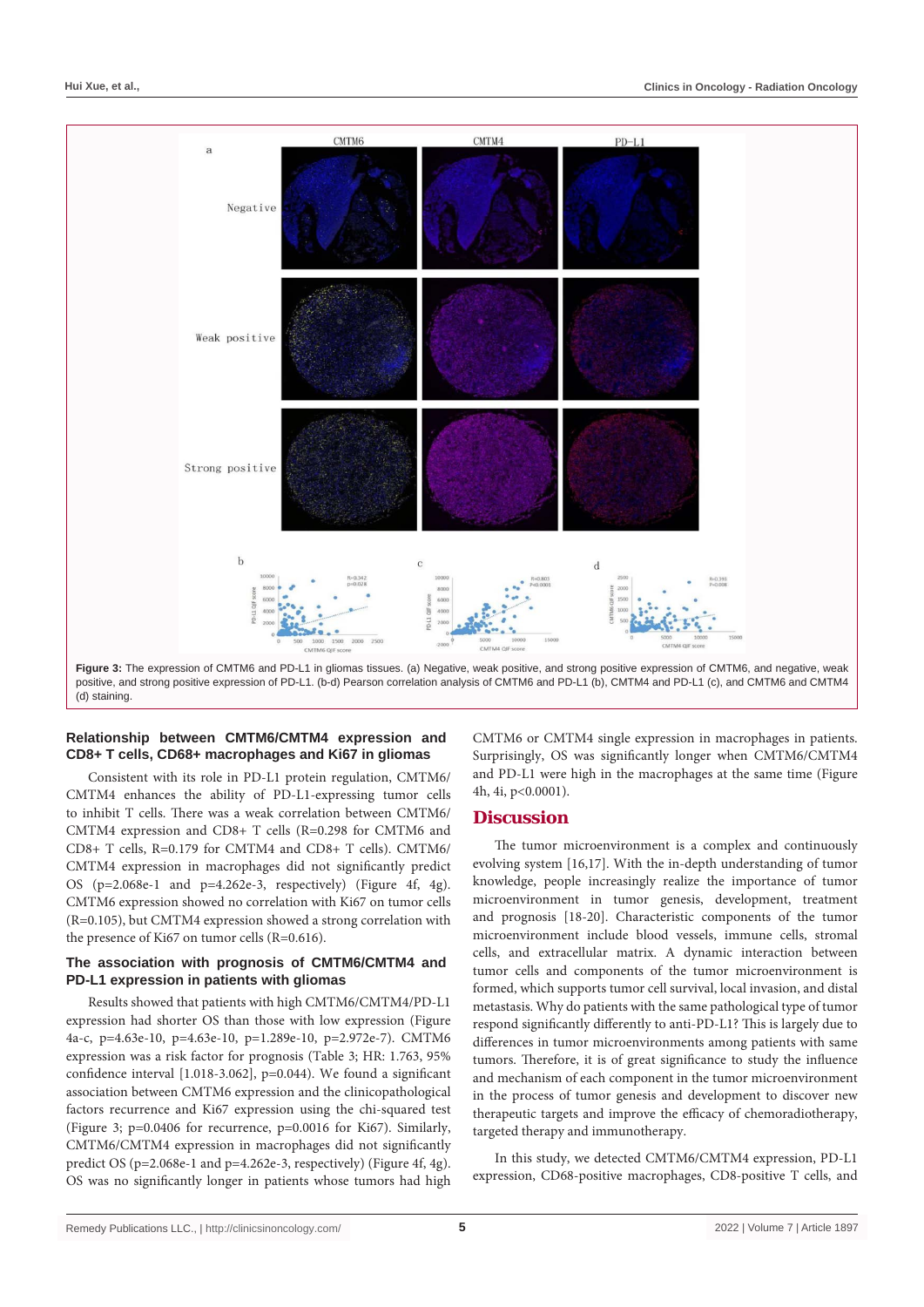

**Figure 4:** The overall survival of patients with gliomas. (a). Patients with high CMTM6 expression (n=81) showed a significantly lower overall survival than patients with low CMTM6 expression (n=81). (b). Patients with high CMTM4 expression (n=81) showed a significantly lower overall survival than patients with low CMTM4 expression (n=81). (c). Patients with high PD-L1 expression (n=81) showed a significantly lower overall survival than patients with low PD-L1 expression (n=81). (d). Patients with high CMTM6 and PD-L1 co expression showed a significantly lower overall survival than patients with low CMTM6 and PD-L1 co expression. (e). Patients with high CMTM4 and PD-L1 co expression showed a significantly lower overall survival than patients with low CMTM4 and PD-L1 co expression. (f,g). Overall survival did not obviously extended in patients with high CMTM6/CMTM4 single expression in macrophages. (h,i). Overall survival was significantly longer in patients with CMTM6/CMTM4 and PD-L1 high co-expression in macrophages. Red represents high CMTM6 expression, and blue represents low CMTM6 expression.\*P<0.05; \*\*P<0.01; \*\*\*P<0.001.

Ki67 tumor cells in the same tissue. We found that CMTM6/CMTM4 was broadly expressed in tumor and macrophage. We reported the association with prognosis of CMTM6/CMTM4 expression and

its relationship with PD-L1 expression on macrophages in gliomas for the first time. High CMTM6/CMTM4/PD-L1 expression on protein level was associated with the lower OS than low expression.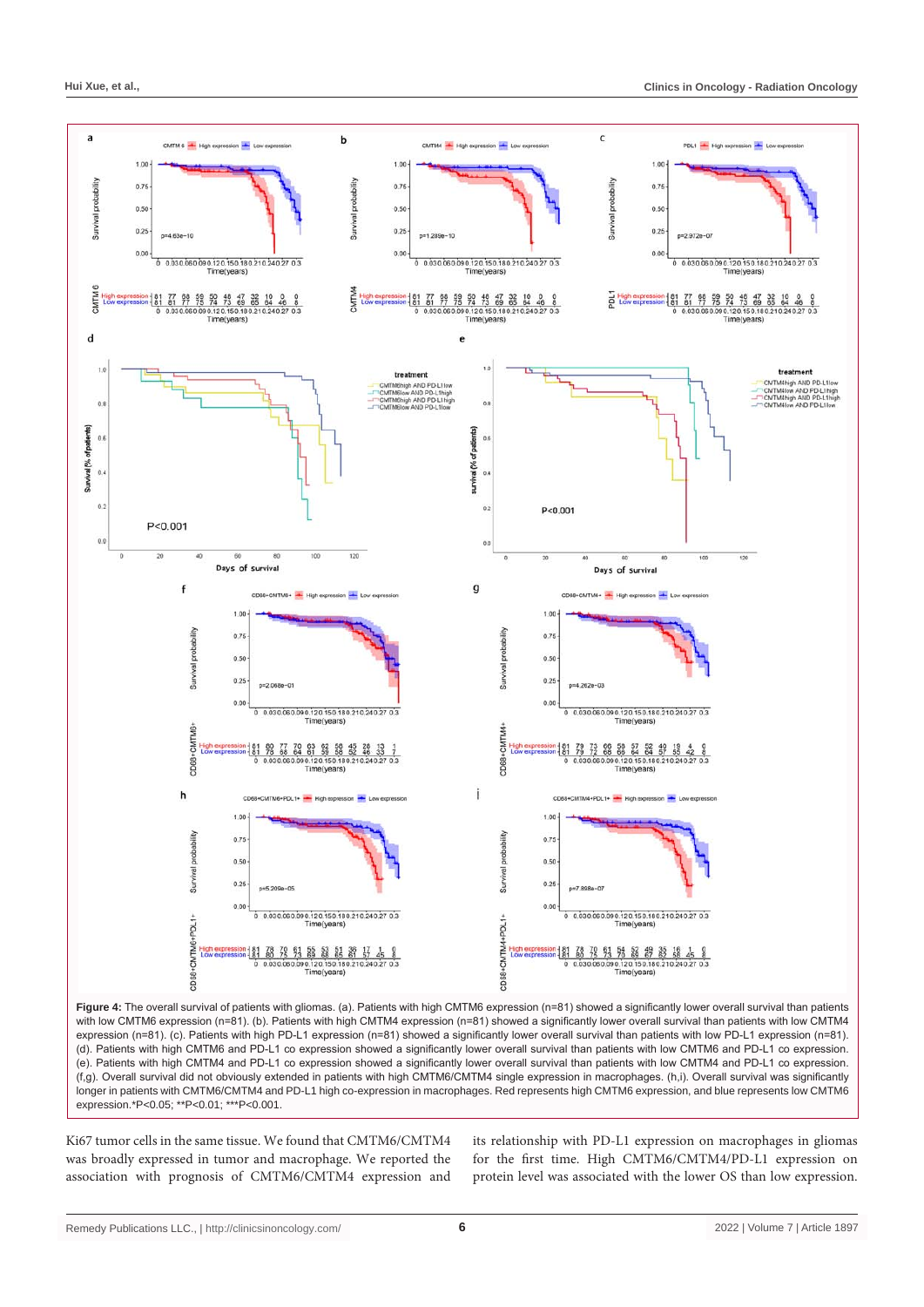| Variables |                     | <b>Multivariate analysis</b> |             |  |  |
|-----------|---------------------|------------------------------|-------------|--|--|
|           | Univariate analysis | <b>HR (95% CI)</b>           | Р           |  |  |
| gender    | 0.31                | 1.199 [0.624-2.302]          | 0.585491867 |  |  |
| age       | 3.63E-05            | 1.015 [0.991-1.039]          | 0.224700446 |  |  |
| grade     | 1.52E-21            | 4.211 [2.507-7.072]          | 5.48E-08    |  |  |
| location  | 0.095               | 1.169 [0.700-1.950]          | 0.551224766 |  |  |
| CMTM6     | 0.014               | 1.045 [0.556-1.950]          | 0.891705041 |  |  |
| CMTM4     | 0.827               | 0.526 [0.168-1.644]          | 0.269241364 |  |  |
| PD-L1     | 0.554               | 0.759 [0.249-2.314]          | 0.62739823  |  |  |

**Table 3:** The univariate and multivariate Cox proportional hazard regression analyses between the clinical related factors and survival in gliomas patients.

CMTM6/CMTM4 was significantly related to PD-L1 on protein level in glioma. Mechanistically, CMTM6/CMTM4 plays a key role in maintaining the stability of PD-L1 cell surface expression [21]. Therefore, preventing them from binding with PD-L1 may recover immunosuppression response and serves as a promising strategy for immunotherapy. Notably, some samples with high CMTM6 showed low PD-L1, suggesting that CMTM6 upregulation is not sufficient to mediate PD-L1 protein expression in glioma. Thus, CMTM6 likely is not the only PD-L1 regulator on protein level. On the other hand, CMTM4 has been shown to act as a backup PD-L1 protein stabilizer [11].

We found that CMTM6/CMTM4 and PD-L1 observed in tumors and macrophages and interestingly it was higher in macrophages. We targeted CD68-positive macrophages because reports have shown that CD68-positive macrophages are the predominant immune cell type expressing PD-L1 [22,23]. Current studies on tumor microenvironment focus on the effects of angiogenesis,

macrophages, T cells and other immune-related cells. As we all know, TAMs are important parts of the tumor micro environment, involved in tumorigenesis, growth, invasion and metastasis, moreover, clinicopathological studies suggest that the accumulation of TAMs in tumors is correlated with poor clinical outcome [24-26]. At the same time, the plasticity of macrophages has also become the focus of tumor immunotherapy to change the tumor microenvironment and immune remodeling. More and more studies have reported the effects of tumor-associated macrophages on the tumor microenvironment and proposed tumor-associated macrophage-based immunotherapy strategies [27-31].

Among members of the CMTM family, CKLF and CMTM1- 4 located in a gene cluster at 16Q22.1 and CMTM6-8 located in a gene cluster at 3P22.3, and CMTM5 is independently located in 14Q11.2 [32]. CMTM family genes are silenced or down-regulated in a variety of tumors, and their abnormal expression is related to the occurrence, development and metastasis of tumors, which are potential tumor suppressor genes and provide new ideas for clinical treatment of tumors. In recent years, it has been found that restoring CMTM family genes expression in tumor cells can inhibit tumor cells proliferate migrate and even initiate apoptosis. It has been proven that CMTM3, CMTM5 and CMTM7 are new potential tumor suppressor genes which are involved in tumor genesis and development [33-42]. CMTM4 is widely and highly expressed in a variety of tissues, with the highest expression level in pancreas and testis. Using tissue microarrays and immunohistochemical detection of CMTM4 expression in esophageal and cardiac cancer, it showed that CMTM4 was positive in the paracancer and the positive rate in normal tissue was higher than that in tumor tissue [43]. CMTM4 is the most conservative member of the CMTM family [44]. Its tumor

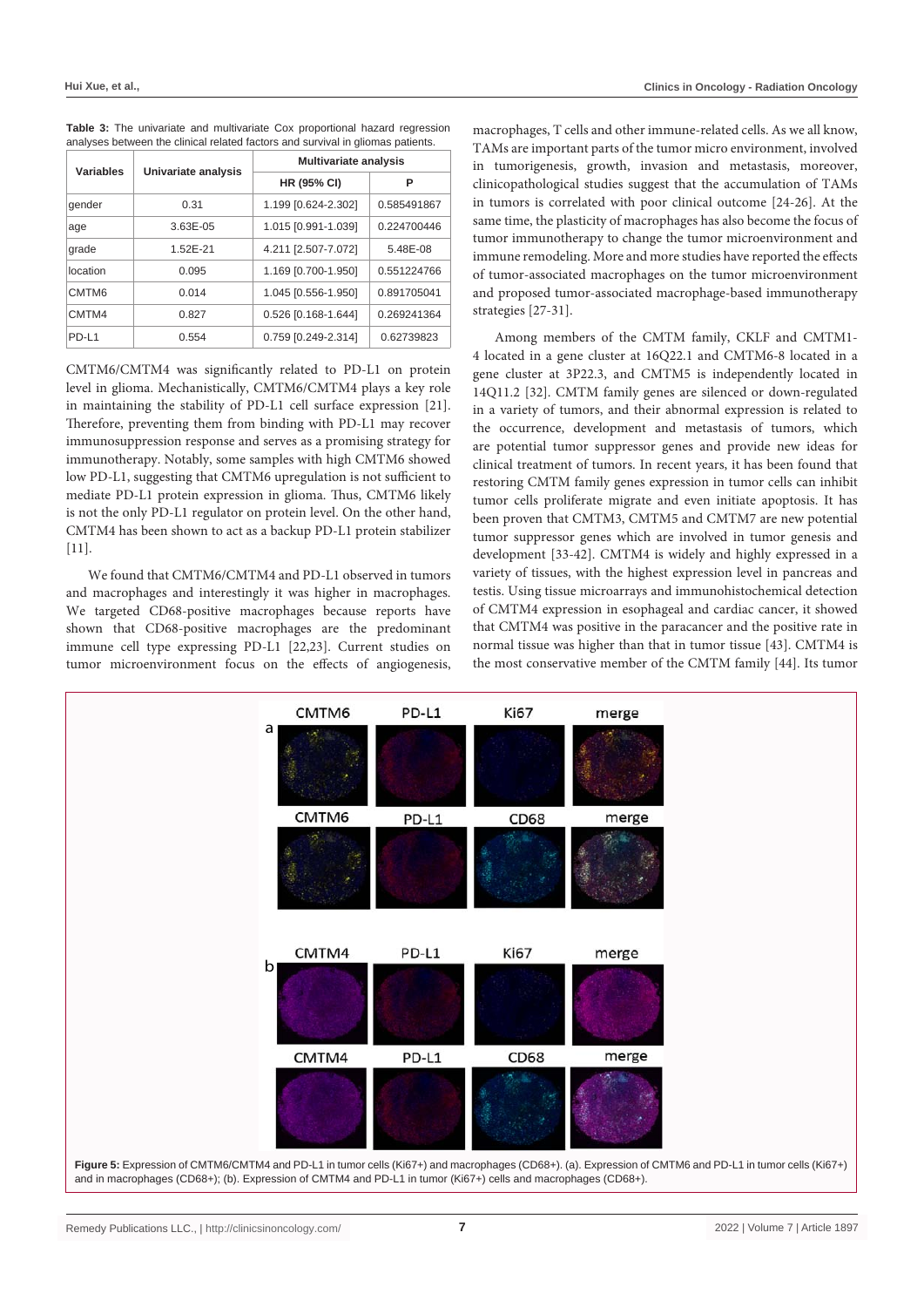suppressive effect has been demonstrated in HeLa cells and clear cell renal cell carcinoma cell lines [44-48]. There is no significant correlation between the type, pathological type, pathological differentiation degree and clinical stage. CMTM4 was overexpressed in HeLa cells, cell cycle was arrested in G2/M phase and cell growth was inhibited, but apoptosis was not induced [43,46]. Therefore, CMTM4 may be also a key molecule affecting cell growth and cycle regulation. In our study, we found that CMTM6 was associated with clinical factors, such as, recurrence and Ki67. According to a bioinformatics study, patients with high CMTM6 expression had a worse survival prognosis than those with low CMTM6 expression [49]. In addition, CMTM6 is expressed differently different WHO grades and different histopathology in tumors [49]. Therefore, on the other hand, CMTM6 may be involved in tumorigenesis in gliomas. Thus, the effect of CMTM6 in gliomas patients may depend on the balance of its function in both tumor and the immune system and we plan to further explore the mechanism of CMTM6 and CMTM4 on the tumorigenesis and progression in glioma in the future study. The expression level of CMTM family members in tumor tissue and the issue adjacent to carcinoma suggested that the CMTM may have potential application value in clinical diagnosis, individualized treatment and prognostic analysis of tumor.

To sum up, CMTM6/CMTM4 expression was significantly correlated with PD-L1in gliomas, which is agrees with that CMTM6/ CMTM4 in the stabilization of PD-L1 in tumor cells. What is more, we found that the CMTM6/CMTM4 and PD-L1 colocolized in macrophages were associated with lower outcomes in glioma, which is suggesting that CMTM6/CMTM4 may be specific companion diagnostic biomarkers for immunotherapy in gliomas.

## **Acknowledgment**

The authors thank the staff of the medical research center, Peking University Third Hospital services for expert technology services.

## **Funding**

This research was supported by the National Key Research and Development Program of China (Grant No. 2019YFB1311300) to JJ W.

## **References**

- 1. [Wang J, Tong L, Lin G, Wang H, Zhang L, Yang X. Immunological and](https://pubmed.ncbi.nlm.nih.gov/32993564/)  [clinicopathological characteristics of C1RL in 2120 glioma patients. BMC](https://pubmed.ncbi.nlm.nih.gov/32993564/)  [Cancer. 2020;20\(1\):931.](https://pubmed.ncbi.nlm.nih.gov/32993564/)
- 2. [Jiang T, Mao Y, Ma W, Mao Q, You Y, Yang X, et al. CGCG clinical](https://pubmed.ncbi.nlm.nih.gov/26966000/)  [practice guidelines for the management of adult diffuse gliomas. Cancer](https://pubmed.ncbi.nlm.nih.gov/26966000/)  [Lett. 2016;375\(2\):263-73.](https://pubmed.ncbi.nlm.nih.gov/26966000/)
- 3. [Jiang T, Nam DH, Ram Z, Poon WS, Wang J, Boldbaatar D, et al. Clinical](https://pubmed.ncbi.nlm.nih.gov/33166616/)  [practice guidelines for the management of adult diffuse gliomas. Cancer](https://pubmed.ncbi.nlm.nih.gov/33166616/)  [Lett. 2021;499:60-72.](https://pubmed.ncbi.nlm.nih.gov/33166616/)
- 4. [Preusser M, Lim M, Hafler DA, Reardon DA, Sampson JH. Prospects of](https://pubmed.ncbi.nlm.nih.gov/26260659/)  [immune checkpoint modulators in the treatment of glioblastoma. Nat Rev](https://pubmed.ncbi.nlm.nih.gov/26260659/)  [Neurol. 2015;11\(9\):504-14.](https://pubmed.ncbi.nlm.nih.gov/26260659/)
- 5. [Xue S, Hu M, Iyer V, Yu J. Blocking the PD-1/PD-L1 pathway in glioma: A](https://pubmed.ncbi.nlm.nih.gov/28388955/)  [potential new treatment strategy. J Hematol Oncol. 2017;10\(1\):81.](https://pubmed.ncbi.nlm.nih.gov/28388955/)
- 6. [Franken MG, Leeneman B, Gheorghe M, Uyl-de Groot CA, Haanen JBAG,](https://pubmed.ncbi.nlm.nih.gov/31670077/)  [van Baal PHM. A systematic literature review and network meta-analysis](https://pubmed.ncbi.nlm.nih.gov/31670077/)  [of effectiveness and safety outcomes in advanced melanoma. Eur J Cancer.](https://pubmed.ncbi.nlm.nih.gov/31670077/)  [2019;123:58-71.](https://pubmed.ncbi.nlm.nih.gov/31670077/)
- 7. [Carlino MS, Long GV. Ipilimumab combined with nivolumab: A standard](https://pubmed.ncbi.nlm.nih.gov/27340279/)

[of care for the treatment of advanced melanoma? Clin Cancer Res.](https://pubmed.ncbi.nlm.nih.gov/27340279/)  [2016;22\(16\):3992-8.](https://pubmed.ncbi.nlm.nih.gov/27340279/)

- 8. [Schadendorf D, Ascierto PA, Haanen J, Espinosa E, Demidov L, Garbe](https://pubmed.ncbi.nlm.nih.gov/31581055/)  [C, et al. Safety and efficacy of nivolumab in challenging subgroups with](https://pubmed.ncbi.nlm.nih.gov/31581055/)  [advanced melanoma who progressed on or after ipilimumab treatment:](https://pubmed.ncbi.nlm.nih.gov/31581055/)  [A single-arm, open-label, phase II study \(CheckMate 172\). Eur J Cancer.](https://pubmed.ncbi.nlm.nih.gov/31581055/)  [2019;121:144-53.](https://pubmed.ncbi.nlm.nih.gov/31581055/)
- 9. [Sánchez-Pulido L, Martín-Belmonte F, Valencia A, Alonso MA. MARVEL:](https://pubmed.ncbi.nlm.nih.gov/12468223/)  [A conserved domain involved in membrane apposition events. Trends](https://pubmed.ncbi.nlm.nih.gov/12468223/)  [Biochem Sci. 2002;27\(12\):599-601.](https://pubmed.ncbi.nlm.nih.gov/12468223/)
- 10. [Han W, Ding P, Xu M, Wang L, Rui M, Shi S, et al. Identification of](https://pubmed.ncbi.nlm.nih.gov/12782130/)  [eight genes encoding Chemokine-Like Factor Superfamily members 1-8](https://pubmed.ncbi.nlm.nih.gov/12782130/)  [\(CKLFSF1-8\) by in silico cloning and experimental validation. Genomics.](https://pubmed.ncbi.nlm.nih.gov/12782130/)  [2003;81\(6\):609-17.](https://pubmed.ncbi.nlm.nih.gov/12782130/)
- 11. [Mezzadra R, Sun C, Jae LT, Gomez-Eerland R, de Vries E, Wu W, et al.](https://pubmed.ncbi.nlm.nih.gov/28813410/)  [Identification of CMTM6 and CMTM4 as PD-L1 protein regulators.](https://pubmed.ncbi.nlm.nih.gov/28813410/)  [Nature. 2017;549\(7670\):106-10.](https://pubmed.ncbi.nlm.nih.gov/28813410/)
- 12. [Visan I. CMTM6 controls PD-L1. Nat Immunol. 2017;18\(10\):1067.](https://pubmed.ncbi.nlm.nih.gov/28926544/)
- 13. Burr ML, Sparbier CE, Chan YC, Williamson JC, Woods K, Beavis PA, et al. CMTM6 maintains the expression of PD-L1 and regulates anti-tumor immunity. Nature. 2017;549(7670):101-5.
- 14. [Tumeh PC, Harview CL, Yearley JH, Shintaku IP, Taylor EJM, Robert L,](https://pubmed.ncbi.nlm.nih.gov/25428505/)  [et al. PD-1 blockade induces responses by inhibiting adaptive immune](https://pubmed.ncbi.nlm.nih.gov/25428505/)  [resistance. Nature. 2014;515\(7528\):568-71.](https://pubmed.ncbi.nlm.nih.gov/25428505/)
- 15. [Ng SB, Fan S, Choo SN, Hoppe M, Phuong HM, De Mel S, et al.](https://pubmed.ncbi.nlm.nih.gov/29241019/)  [Quantitative analysis of a multiplexed immunofluorescence panel in T-cell](https://pubmed.ncbi.nlm.nih.gov/29241019/)  [lymphoma. SLAS Technol. 2018;23\(3\):252-8.](https://pubmed.ncbi.nlm.nih.gov/29241019/)
- 16. [Huang C, Zheng J, Ma D, Liu N, Zhu C, Li J, et al. Hypoxia-triggered gene](https://pubs.rsc.org/en/content/articlelanding/2018/tb/c8tb01805g)  [therapy: A new drug delivery system to utilize photodynamic-induced](https://pubs.rsc.org/en/content/articlelanding/2018/tb/c8tb01805g)  [hypoxia for synergistic cancer therapy. J Mater Chem B. 2018;6\(40\):6424-](https://pubs.rsc.org/en/content/articlelanding/2018/tb/c8tb01805g) [30.](https://pubs.rsc.org/en/content/articlelanding/2018/tb/c8tb01805g)
- 17. [Baxevanis CN, Fortis SP, Perez SA. The balance between breast cancer and](https://pubmed.ncbi.nlm.nih.gov/31881337/)  [the immune system: Challenges for prognosis and clinical benefit from](https://pubmed.ncbi.nlm.nih.gov/31881337/)  [immunotherapies. Semin Cancer Biol. 2021;72:76-89.](https://pubmed.ncbi.nlm.nih.gov/31881337/)
- 18. [Fridman WH, Zitvogel L, Sautès-Fridman C, Kroemer G. The immune](https://pubmed.ncbi.nlm.nih.gov/28741618/)  [contexture in cancer prognosis and treatment. Nat Rev Clin Oncol.](https://pubmed.ncbi.nlm.nih.gov/28741618/)  [2017;14\(12\):717-34.](https://pubmed.ncbi.nlm.nih.gov/28741618/)
- 19. [Öjlert ÅK, Halvorsen AR, Nebdal D, Lund-Iversen M, Solberg S, Brustugun](https://pubmed.ncbi.nlm.nih.gov/30854794/)  [OT, et al. The immune microenvironment in non-small cell lung cancer is](https://pubmed.ncbi.nlm.nih.gov/30854794/)  [predictive of prognosis after surgery. Mol Oncol. 2019;13\(5\):1166-79.](https://pubmed.ncbi.nlm.nih.gov/30854794/)
- 20. [Xu X, Cheng L, Fan Y, Mao W. Tumor microenvironment-associated](https://pubmed.ncbi.nlm.nih.gov/33042835/)  [immune-related genes for the prognosis of malignant pleural](https://pubmed.ncbi.nlm.nih.gov/33042835/)  [mesothelioma. Front Oncol. 2020;10:544789.](https://pubmed.ncbi.nlm.nih.gov/33042835/)
- 21. [Mamessier E, Birnbaum DJ, Finetti P, Birnbaum D, Bertucci F. CMTM6](https://www.ncbi.nlm.nih.gov/pmc/articles/PMC5879522/)  [stabilizes PD-L1 expression and refines its prognostic value in tumors.](https://www.ncbi.nlm.nih.gov/pmc/articles/PMC5879522/)  [Ann Transl Med. 2018;6\(3\):54.](https://www.ncbi.nlm.nih.gov/pmc/articles/PMC5879522/)
- 22. [Zugazagoitia J, Liu Y, Toki M, McGuire J, Ahmed FS, Henick BS, et al.](https://pubmed.ncbi.nlm.nih.gov/31605795/)  [Quantitative assessment of CMTM6 in the tumor microenvironment and](https://pubmed.ncbi.nlm.nih.gov/31605795/)  [association with response to PD-1 pathway blockade in advanced-stage](https://pubmed.ncbi.nlm.nih.gov/31605795/)  [non-small cell lung cancer. J Thorac Oncol. 2019;14\(12\):2084-96.](https://pubmed.ncbi.nlm.nih.gov/31605795/)
- 23. [Antel K, Chetty D, Oosthuizen J, Mohamed Z, Van der Vyver L, Verburgh](https://pubmed.ncbi.nlm.nih.gov/33558066/)  [E. CD68-positive tumor associated macrophages, PD-L1 expression, and](https://pubmed.ncbi.nlm.nih.gov/33558066/)  [EBV latent infection in a high HIV-prevalent South African cohort of](https://pubmed.ncbi.nlm.nih.gov/33558066/)  [Hodgkin lymphoma patients. Pathology. 2021;53\(5\):628-34.](https://pubmed.ncbi.nlm.nih.gov/33558066/)
- 24. [Kayal S, Mathur S, Karak AK, Kumar L, Sharma A, Bakhshi S, et al. CD68](https://pubmed.ncbi.nlm.nih.gov/24067108/)  [tumor-associated macrophage marker is not prognostic of clinical outcome](https://pubmed.ncbi.nlm.nih.gov/24067108/)  [in classical Hodgkin lymphoma. Leuk Lymphoma. 2014;55\(5\):1031-7.](https://pubmed.ncbi.nlm.nih.gov/24067108/)
- 25. [Zhang Y, Cheng S, Zhang M, Zhen L, Pang D, Zhang Q, et al. High](https://pubmed.ncbi.nlm.nih.gov/24098773/)[infiltration of tumor-associated macrophages predicts unfavorable clinical](https://pubmed.ncbi.nlm.nih.gov/24098773/)